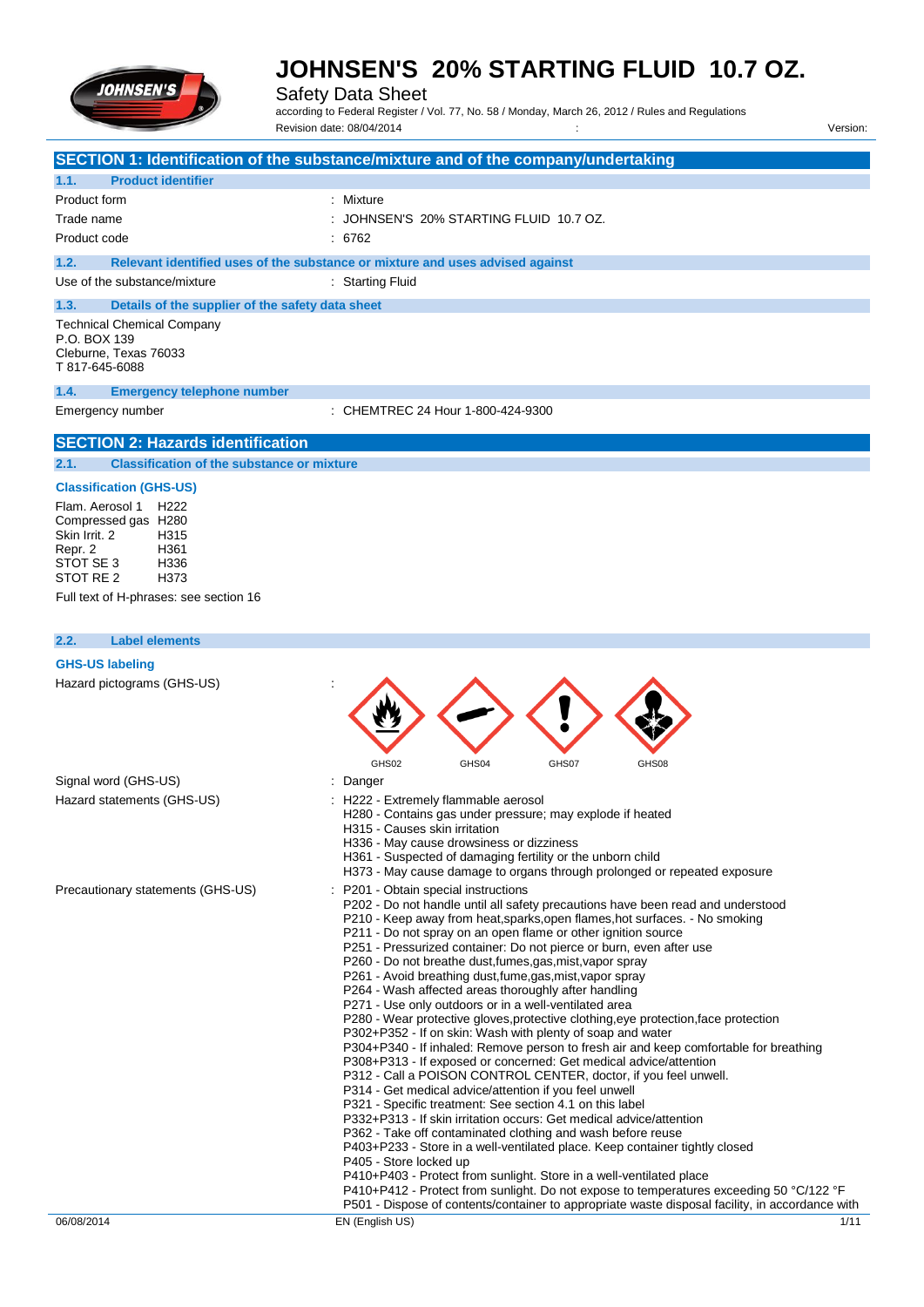Safety Data Sheet

according to Federal Register / Vol. 77, No. 58 / Monday, March 26, 2012 / Rules and Regulations

|                                       | local, regional, national, international regulations. |
|---------------------------------------|-------------------------------------------------------|
| <b>Other hazards</b>                  |                                                       |
| Other hazards not contributing to the | : Contains gas under pressure; may explode if heated. |

#### classification

: Contains gas under pressure; may explode if heated.

**2.4. Unknown acute toxicity (GHS-US)**

No data available

### **SECTION 3: Composition/information on ingredients**

#### **3.1. Substance**

- Not applicable
- **3.2. Mixture**

| <b>Name</b>                                            | <b>Product identifier</b> | %                    | <b>Classification (GHS-US)</b>                                                                                                        |
|--------------------------------------------------------|---------------------------|----------------------|---------------------------------------------------------------------------------------------------------------------------------------|
| Heptane, branched cyclic                               | (CAS No) 426260-76-6      | 45.408 - 47.3        | Flam. Lig. 1, H224<br>Skin Irrit. 2, H315<br>STOT SE 3, H336<br>Asp. Tox. 1, H304<br>Aquatic Chronic 3, H412                          |
| Petroleum gases, liquefied, sweetened                  | (CAS No) 68476-86-8       | $10 - 30$            | Flam. Gas 1, H220<br>Flam. Liq. 1, H224<br>Muta. 1B, H340<br>Carc. 1A, H350                                                           |
| heptane                                                | (CAS No) 142-82-5         | $11.825 -$<br>21.285 | Flam. Lig. 2, H225<br>Skin Irrit. 2, H315<br>STOT SE 3, H336<br>Asp. Tox. 1, H304<br>Aquatic Acute 1, H400<br>Aquatic Chronic 1, H410 |
| diethyl ether                                          | (CAS No) 60-29-7          | $10 - 30$            | Flam. Lig. 1, H224<br>Acute Tox. 4 (Oral), H302                                                                                       |
| carbon dioxide, liquefied, under pressure              | (CAS No) 124-38-9         | $5 - 10$             | Compressed gas, H280                                                                                                                  |
| Toluene                                                | (CAS No) 108-88-3         | $0.473 - 1.892$      | Flam. Lig. 2, H225<br>Skin Irrit. 2, H315<br>Repr. 2, H361<br>STOT SE 3, H336<br>STOT RE 2, H373<br>Asp. Tox. 1, H304                 |
| distillates (petroleum), hydrotreated heavy naphthenic | (CAS No) 64742-52-5       | < 1                  | Not classified                                                                                                                        |

| <b>SECTION 4: First aid measures</b>                                |                                                                                                                                                                                                                                                                                       |
|---------------------------------------------------------------------|---------------------------------------------------------------------------------------------------------------------------------------------------------------------------------------------------------------------------------------------------------------------------------------|
| <b>Description of first aid measures</b><br>4.1.                    |                                                                                                                                                                                                                                                                                       |
| First-aid measures general                                          | : Never give anything by mouth to an unconscious person. IF exposed or concerned: Get medical<br>advice/attention.                                                                                                                                                                    |
| First-aid measures after inhalation                                 | : Cough. Remove to fresh air and keep at rest in a position comfortable for breathing. Call a<br>POISON CENTER/doctor/physician if you feel unwell.                                                                                                                                   |
| First-aid measures after skin contact                               | : Rinse skin with water/shower. Remove/Take off immediately all contaminated clothing. Wash<br>with plenty of soap and water. Wash contaminated clothing before reuse. If skin irritation occurs:<br>Get medical advice/attention. Specific treatment: See section 4.1 on this label. |
| First-aid measures after eye contact                                | Direct contact with the eyes is likely to be irritating. Rinse immediately with plenty of water.<br>Obtain medical attention if pain, blinking or redness persist.                                                                                                                    |
| First-aid measures after ingestion                                  | : Rinse mouth. Do NOT induce vomiting. Obtain emergency medical attention.                                                                                                                                                                                                            |
| 4.2.<br>Most important symptoms and effects, both acute and delayed |                                                                                                                                                                                                                                                                                       |
| Symptoms/injuries                                                   | : Suspected of damaging fertility or the unborn child. Causes damage to organs.                                                                                                                                                                                                       |
| Symptoms/injuries after inhalation                                  | Shortness of breath. May cause drowsiness or dizziness.                                                                                                                                                                                                                               |
| Symptoms/injuries after skin contact                                | : Causes skin irritation.                                                                                                                                                                                                                                                             |
| 4.3.                                                                | Indication of any immediate medical attention and special treatment needed                                                                                                                                                                                                            |
| No additional information available                                 |                                                                                                                                                                                                                                                                                       |

|                         | <b>SECTION 5: Firefighting measures</b>               |                                                                                                                                                                      |
|-------------------------|-------------------------------------------------------|----------------------------------------------------------------------------------------------------------------------------------------------------------------------|
| 5.1.                    | <b>Extinguishing media</b>                            |                                                                                                                                                                      |
|                         | Suitable extinguishing media                          | : Foam. Dry powder. Carbon dioxide. Water spray. Sand.                                                                                                               |
|                         | Unsuitable extinguishing media                        | : Do not use a heavy water stream.                                                                                                                                   |
| 5.2.                    | Special hazards arising from the substance or mixture |                                                                                                                                                                      |
| Fire hazard             |                                                       | Extremely flammable liquid and vapor. Extremely flammable aerosol.                                                                                                   |
| <b>Explosion hazard</b> |                                                       | : May form flammable/explosive vapor-air mixture. Heat may build pressure, rupturing closed<br>containers, spreading fire and increasing risk of burns and injuries. |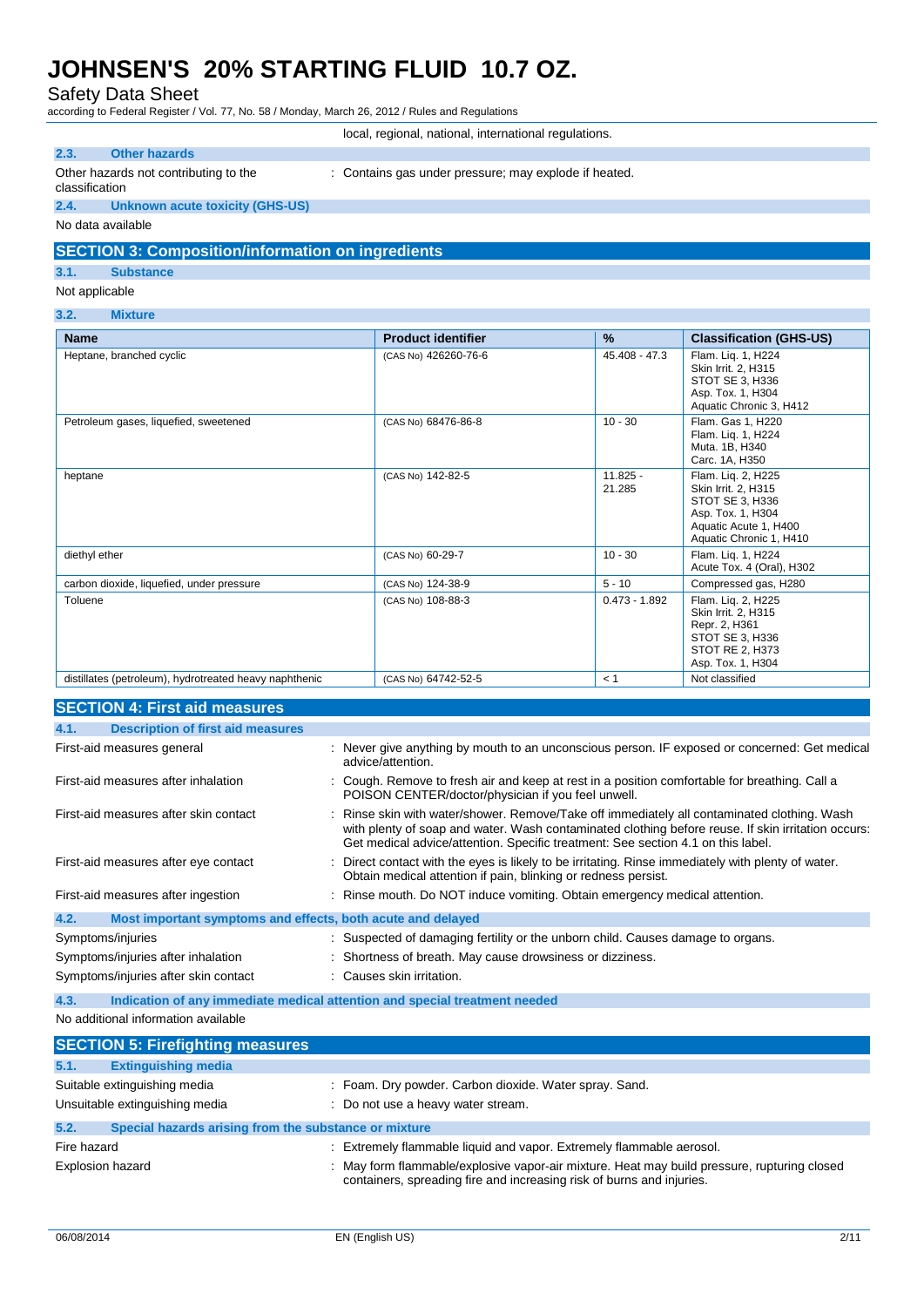Safety Data Sheet

according to Federal Register / Vol. 77, No. 58 / Monday, March 26, 2012 / Rules and Regulations

| 5.3.<br><b>Advice for firefighters</b>                       |                                |                                                                                                         |                                                                                                                                                                                                                                                                                                                                                                                                                                                                                                                                                                                                    |
|--------------------------------------------------------------|--------------------------------|---------------------------------------------------------------------------------------------------------|----------------------------------------------------------------------------------------------------------------------------------------------------------------------------------------------------------------------------------------------------------------------------------------------------------------------------------------------------------------------------------------------------------------------------------------------------------------------------------------------------------------------------------------------------------------------------------------------------|
| Firefighting instructions                                    |                                | reaches explosives. Evacuate area.                                                                      | : Use water spray or fog for cooling exposed containers. Exercise caution when fighting any<br>chemical fire. Prevent fire-fighting water from entering environment. DO NOT fight fire when fire                                                                                                                                                                                                                                                                                                                                                                                                   |
| Protection during firefighting                               |                                |                                                                                                         | : Do not enter fire area without proper protective equipment, including respiratory protection.                                                                                                                                                                                                                                                                                                                                                                                                                                                                                                    |
| Other information                                            |                                | : Aerosol level 3.                                                                                      |                                                                                                                                                                                                                                                                                                                                                                                                                                                                                                                                                                                                    |
| <b>SECTION 6: Accidental release measures</b>                |                                |                                                                                                         |                                                                                                                                                                                                                                                                                                                                                                                                                                                                                                                                                                                                    |
| 6.1.                                                         |                                | Personal precautions, protective equipment and emergency procedures                                     |                                                                                                                                                                                                                                                                                                                                                                                                                                                                                                                                                                                                    |
| General measures                                             |                                |                                                                                                         | : Ventilate area. No naked lights. No smoking. Isolate from fire, if possible, without unnecessary<br>risk. Remove ignition sources. Use special care to avoid static electric charges.                                                                                                                                                                                                                                                                                                                                                                                                            |
| 6.1.1.<br>For non-emergency personnel                        |                                |                                                                                                         |                                                                                                                                                                                                                                                                                                                                                                                                                                                                                                                                                                                                    |
| Protective equipment                                         |                                | : Gloves. Safety glasses.                                                                               |                                                                                                                                                                                                                                                                                                                                                                                                                                                                                                                                                                                                    |
| Emergency procedures                                         |                                | Evacuate unnecessary personnel.                                                                         |                                                                                                                                                                                                                                                                                                                                                                                                                                                                                                                                                                                                    |
| 6.1.2.<br>For emergency responders                           |                                |                                                                                                         |                                                                                                                                                                                                                                                                                                                                                                                                                                                                                                                                                                                                    |
| Protective equipment                                         |                                |                                                                                                         | : Equip cleanup crew with proper protection. Avoid breathing dust,fume,gas,mist,vapor spray.                                                                                                                                                                                                                                                                                                                                                                                                                                                                                                       |
| Emergency procedures                                         |                                | : Ventilate area.                                                                                       |                                                                                                                                                                                                                                                                                                                                                                                                                                                                                                                                                                                                    |
| 6.2.<br><b>Environmental precautions</b>                     |                                |                                                                                                         |                                                                                                                                                                                                                                                                                                                                                                                                                                                                                                                                                                                                    |
|                                                              |                                | Prevent entry to sewers and public waters. Notify authorities if liquid enters sewers or public waters. |                                                                                                                                                                                                                                                                                                                                                                                                                                                                                                                                                                                                    |
| 6.3.<br>Methods and material for containment and cleaning up |                                |                                                                                                         |                                                                                                                                                                                                                                                                                                                                                                                                                                                                                                                                                                                                    |
| For containment                                              |                                | : Dam up the liquid spill.                                                                              |                                                                                                                                                                                                                                                                                                                                                                                                                                                                                                                                                                                                    |
| Methods for cleaning up                                      |                                | spillage. Store away from other materials.                                                              | Soak up spills with inert solids, such as clay or diatomaceous earth as soon as possible. Collect                                                                                                                                                                                                                                                                                                                                                                                                                                                                                                  |
| 6.4.<br><b>Reference to other sections</b>                   |                                |                                                                                                         |                                                                                                                                                                                                                                                                                                                                                                                                                                                                                                                                                                                                    |
| See Heading 8. Exposure controls and personal protection.    |                                |                                                                                                         |                                                                                                                                                                                                                                                                                                                                                                                                                                                                                                                                                                                                    |
|                                                              |                                |                                                                                                         |                                                                                                                                                                                                                                                                                                                                                                                                                                                                                                                                                                                                    |
| <b>SECTION 7: Handling and storage</b>                       |                                |                                                                                                         |                                                                                                                                                                                                                                                                                                                                                                                                                                                                                                                                                                                                    |
| 7.1.<br><b>Precautions for safe handling</b>                 |                                |                                                                                                         |                                                                                                                                                                                                                                                                                                                                                                                                                                                                                                                                                                                                    |
| Additional hazards when processed                            |                                |                                                                                                         | : Handle empty containers with care because residual vapors are flammable. Hazardous waste<br>due to potential risk of explosion. Pressurized container: Do not pierce or burn, even after use.                                                                                                                                                                                                                                                                                                                                                                                                    |
| Precautions for safe handling                                |                                |                                                                                                         | : No naked lights. No smoking. Take precautionary measures against static discharge. Use only<br>non-sparking tools. Wash hands and other exposed areas with mild soap and water before<br>eating, drinking or smoking and when leaving work. Provide good ventilation in process area to<br>prevent formation of vapor. Do not spray on an open flame or other ignition source. Obtain<br>special instructions . Do not handle until all safety precautions have been read and understood.<br>Avoid breathing dust, fume, gas, mist, vapor spray. Use only outdoors or in a well-ventilated area. |
| Hygiene measures                                             |                                | : Wash affected areas thoroughly after handling.                                                        |                                                                                                                                                                                                                                                                                                                                                                                                                                                                                                                                                                                                    |
| Conditions for safe storage, including any incompatibilities |                                |                                                                                                         |                                                                                                                                                                                                                                                                                                                                                                                                                                                                                                                                                                                                    |
| <b>Technical measures</b>                                    |                                | lighting equipment<br>. Proper grounding procedures to avoid static electricity should be followed.     | : Ground/bond container and receiving equipment. Use explosion-proof electrical, ventilating,                                                                                                                                                                                                                                                                                                                                                                                                                                                                                                      |
| Storage conditions                                           |                                |                                                                                                         | : Keep only in the original container in a cool, well ventilated place away from : Do not expose to<br>temperatures exceeding 50 °C/ 122 °F. Keep in fireproof place. Keep container tightly closed.                                                                                                                                                                                                                                                                                                                                                                                               |
| Incompatible products                                        |                                | : Strong bases. Strong acids.                                                                           |                                                                                                                                                                                                                                                                                                                                                                                                                                                                                                                                                                                                    |
| Incompatible materials                                       |                                | Sources of ignition. Direct sunlight. Heat sources.                                                     |                                                                                                                                                                                                                                                                                                                                                                                                                                                                                                                                                                                                    |
| Storage area                                                 |                                | : Store in a well-ventilated place.                                                                     |                                                                                                                                                                                                                                                                                                                                                                                                                                                                                                                                                                                                    |
| 7.3.<br>Specific end use(s)                                  |                                |                                                                                                         |                                                                                                                                                                                                                                                                                                                                                                                                                                                                                                                                                                                                    |
| Follow Label Directions.                                     |                                |                                                                                                         |                                                                                                                                                                                                                                                                                                                                                                                                                                                                                                                                                                                                    |
| <b>SECTION 8: Exposure controls/personal protection</b>      |                                |                                                                                                         |                                                                                                                                                                                                                                                                                                                                                                                                                                                                                                                                                                                                    |
| 8.1.<br><b>Control parameters</b>                            |                                |                                                                                                         |                                                                                                                                                                                                                                                                                                                                                                                                                                                                                                                                                                                                    |
| diethyl ether (60-29-7)                                      |                                |                                                                                                         |                                                                                                                                                                                                                                                                                                                                                                                                                                                                                                                                                                                                    |
| <b>USA ACGIH</b>                                             | ACGIH TWA (mg/m <sup>3</sup> ) |                                                                                                         | 1200                                                                                                                                                                                                                                                                                                                                                                                                                                                                                                                                                                                               |
| <b>USA ACGIH</b>                                             | ACGIH TWA (ppm)                |                                                                                                         | 400 ppm                                                                                                                                                                                                                                                                                                                                                                                                                                                                                                                                                                                            |

USA ACGIH ACGIH STEL (ppm) 500 ppm USA OSHA **DEL (TWA)** (mg/m<sup>3</sup>) 1200 mg/m<sup>3</sup> USA OSHA **DEL (TWA)** (ppm) 400 ppm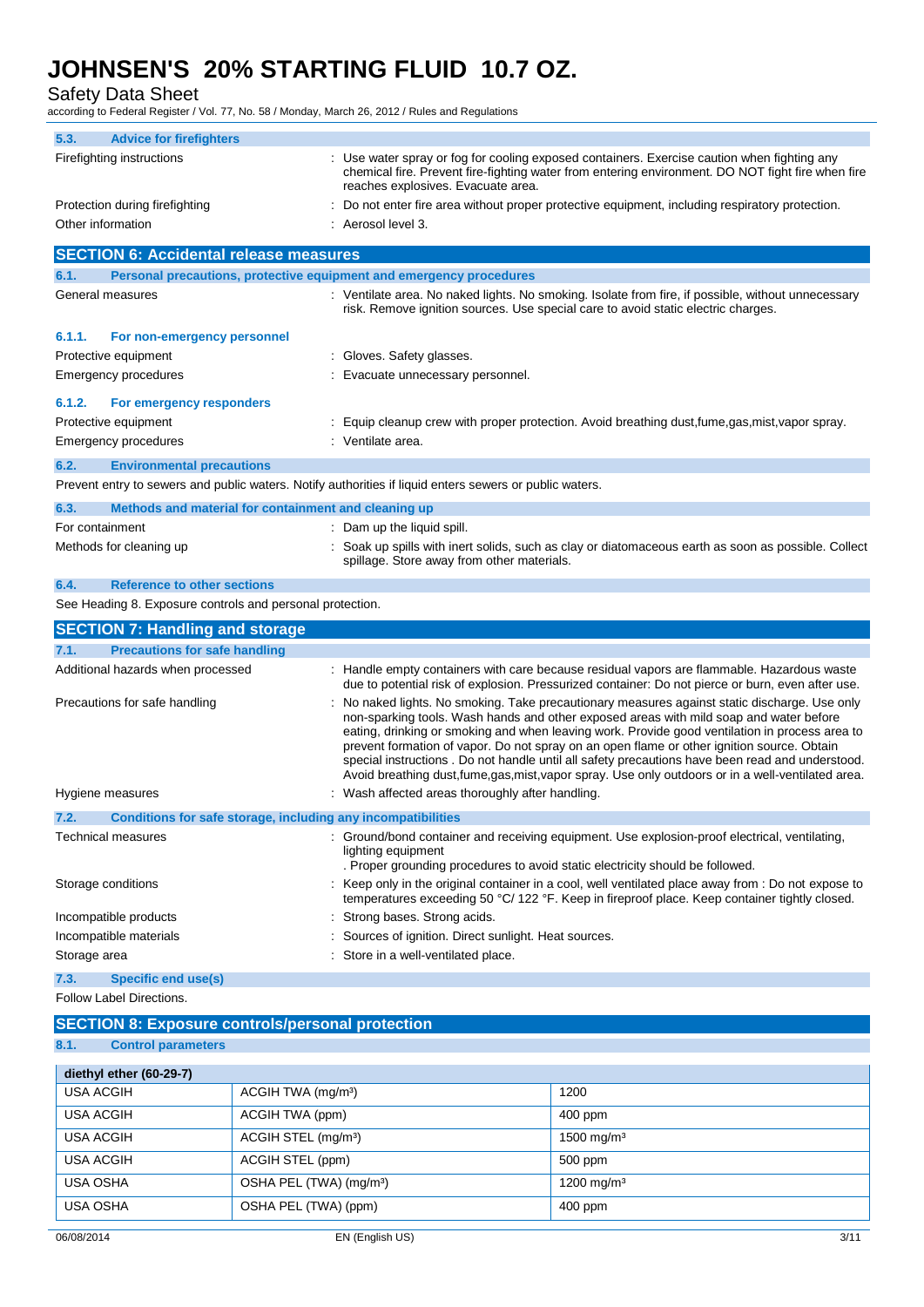Safety Data Sheet

**Toluene (108-88-3)**

according to Federal Register / Vol. 77, No. 58 / Monday, March 26, 2012 / Rules and Regulations

| Toluene (108-88-3) |                                 |                     |
|--------------------|---------------------------------|---------------------|
| <b>USA ACGIH</b>   | ACGIH TWA (mg/m <sup>3</sup> )  | $37 \text{ mg/m}^3$ |
| <b>USA ACGIH</b>   | ACGIH TWA (ppm)                 | 10 ppm              |
| <b>USA ACGIH</b>   | ACGIH STEL (mg/m <sup>3</sup> ) | 560                 |
| <b>USA ACGIH</b>   | ACGIH STEL (ppm)                | $150$ ppm           |
| <b>USA ACGIH</b>   | ACGIH Ceiling (ppm)             | 500 ppm             |
| <b>USA OSHA</b>    | OSHA PEL (TWA) (ppm)            | $200$ ppm           |
| <b>USA OSHA</b>    | OSHA PEL (Ceiling) (ppm)        | 300 ppm             |
|                    |                                 |                     |
| heptane (142-82-5) |                                 |                     |
| <b>USA ACGIH</b>   | ACGIH TWA (ppm)                 | 400 ppm             |
| <b>USA ACGIH</b>   | ACGIH STEL (ppm)                | 400 ppm             |

| Heptane, branched cyclic (426260-76-6) |                      |         |  |
|----------------------------------------|----------------------|---------|--|
| USA ACGIH                              | ACGIH TWA (ppm)      | 400 ppm |  |
| USA ACGIH                              | ACGIH STEL (ppm)     | 500 ppm |  |
| USA OSHA                               | OSHA PEL (TWA) (ppm) | 500 ppm |  |

| carbon dioxide, liquefied, under pressure (124-38-9) |                                     |                        |  |  |
|------------------------------------------------------|-------------------------------------|------------------------|--|--|
| USA ACGIH                                            | ACGIH TWA (mg/m <sup>3</sup> )      | 9000 mg/m <sup>3</sup> |  |  |
| USA ACGIH                                            | ACGIH TWA (ppm)                     | 5000 ppm               |  |  |
| <b>USA ACGIH</b>                                     | ACGIH STEL (mg/m <sup>3</sup> )     | 54000                  |  |  |
| <b>USA ACGIH</b>                                     | ACGIH STEL (ppm)                    | 30000 ppm              |  |  |
| <b>USA OSHA</b>                                      | OSHA PEL (TWA) (mg/m <sup>3</sup> ) | 9000 mg/m <sup>3</sup> |  |  |
| <b>USA OSHA</b>                                      | OSHA PEL (TWA) (ppm)                | 5000 ppm               |  |  |

### **Petroleum gases, liquefied, sweetened (68476-86-8)**

| USA ACGIH | ACGIH TWA (ppm)                     | 1000 ppm Listed under Aliphatic hydrocarbon gases<br>alkane C1-C4 |
|-----------|-------------------------------------|-------------------------------------------------------------------|
| USA OSHA  | OSHA PEL (TWA) (mg/m <sup>3</sup> ) | 1800 mg/m <sup>3</sup>                                            |
| USA OSHA  | OSHA PEL (TWA) (ppm)                | $1000$ ppm                                                        |

### **8.2. Exposure controls**

- Appropriate engineering controls : Provide adequate general and local exhaust ventilation.
- Personal protective equipment : Gloves. Protective goggles. Avoid all unnecessary exposure.



| Hand protection          | : Wear protective gloves.                                                                                 |
|--------------------------|-----------------------------------------------------------------------------------------------------------|
| Eye protection           | : Chemical goggles or safety glasses.                                                                     |
| Skin and body protection | : Wear suitable protective clothing.                                                                      |
| Respiratory protection   | Where exposure through inhalation may occur from use, respiratory protection equipment is<br>recommended. |

Other information **COLO 2018** 2018 : Do not eat, drink or smoke during use.

| <b>SECTION 9: Physical and chemical properties</b>            |                                     |      |  |
|---------------------------------------------------------------|-------------------------------------|------|--|
| Information on basic physical and chemical properties<br>9.1. |                                     |      |  |
| Physical state                                                | : Gas                               |      |  |
| Color                                                         | : Colorless.                        |      |  |
| Odor                                                          | : Ether-like odour. Sweet. Pungent. |      |  |
| Odor threshold                                                | : No data available                 |      |  |
| pH                                                            | : No data available                 |      |  |
| Relative evaporation rate (butyl acetate=1)                   | : No data available                 |      |  |
| Melting point                                                 | : No data available                 |      |  |
| Freezing point                                                | : No data available                 |      |  |
| 06/08/2014                                                    | EN (English US)                     | 4/11 |  |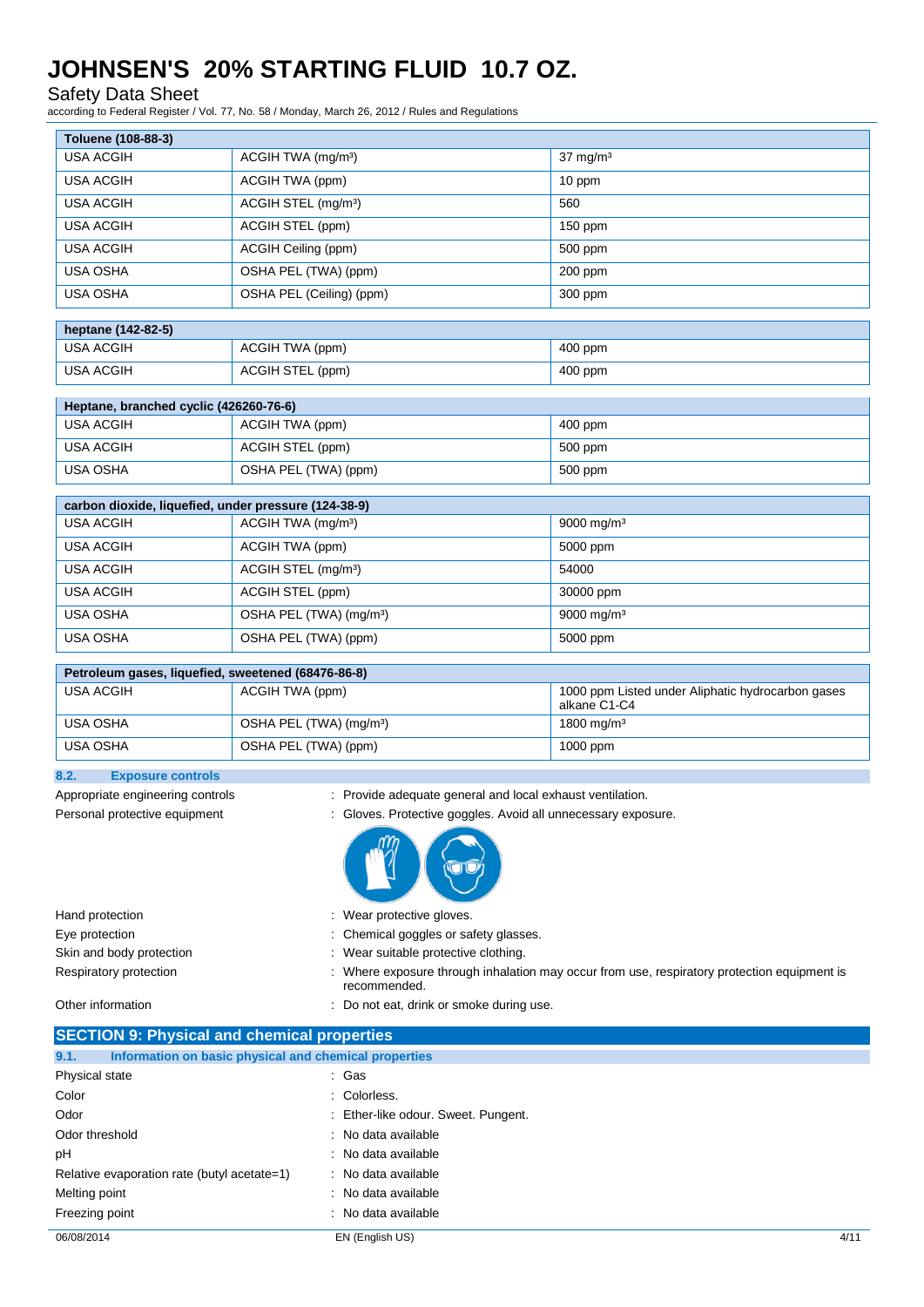### Safety Data Sheet

according to Federal Register / Vol. 77, No. 58 / Monday, March 26, 2012 / Rules and Regulations

| Boiling point                    | : -42 °C (Lowest Component) |
|----------------------------------|-----------------------------|
| Flash point                      | : $<$ -23 °C                |
| Auto-ignition temperature        | : 180 °C                    |
| Decomposition temperature        | : No data available         |
| Flammability (solid, gas)        | : No data available         |
| Vapor pressure                   | : No data available         |
| Relative vapor density at 20 °C  | No data available           |
| Relative density                 | No data available           |
| Solubility                       | : No data available         |
| Log Pow                          | No data available           |
| Log Kow                          | : No data available         |
| Viscosity, kinematic             | : No data available         |
| Viscosity, dynamic               | No data available           |
| Explosive properties             | No data available           |
| Oxidizing properties             | No data available           |
| <b>Explosive limits</b>          | No data available           |
| <b>Other information</b><br>9.2. |                             |

VOC content : 93.3 % (CARB Method 310)

#### **SECTION 10: Stability and reactivity**

#### **10.1. Reactivity**

No additional information available

#### **10.2. Chemical stability**

Extremely flammable liquid and vapor. May form flammable/explosive vapor-air mixture. Extremely flammable aerosol. Contains gas under pressure; may explode if heated. Extreme risk of explosion by shock, friction, fire or other sources of ignition.

#### **10.3. Possibility of hazardous reactions**

Not established.

#### **10.4. Conditions to avoid**

Direct sunlight. Extremely high or low temperatures. Heat. Sparks. Open flame. Overheating.

**10.5. Incompatible materials**

Strong acids. Strong bases.

**10.6. Hazardous decomposition products**

May release flammable gases. Toxic fume. . Carbon monoxide. Carbon dioxide.

#### **SECTION 11: Toxicological information**

#### **11.1. Information on toxicological effects**

#### Acute toxicity in the contract of the contract of the classified in the classified in the contract of the contract of the contract of the contract of the contract of the contract of the contract of the contract of the cont

| diethyl ether (60-29-7)    |                                                                                                                            |
|----------------------------|----------------------------------------------------------------------------------------------------------------------------|
| LD50 oral rat              | 1215 mg/kg (Rat; OECD 401: Acute Oral Toxicity; Experimental value; 1600 mg/kg<br>bodyweight; Rat)                         |
| LD50 dermal rabbit         | $> 14200$ mg/kg (Rabbit)                                                                                                   |
| LC50 inhalation rat (mg/l) | 99 mg/l/4h (Rat)                                                                                                           |
| LC50 inhalation rat (ppm)  | 32000 ppm/4h (Rat)                                                                                                         |
| <b>Toluene (108-88-3)</b>  |                                                                                                                            |
| LD50 oral rat              | 5580 mg/kg body weight                                                                                                     |
| LD50 dermal rabbit         | > 5000 mg/kg body weight LD50 quoted as 14.1 mL/kg (12267 mg/kg using density of 0.87)                                     |
| LC50 inhalation rat (mg/l) | > 28.1 mg/l/4h (Rat; Air, Literature study)                                                                                |
| heptane (142-82-5)         |                                                                                                                            |
| LD50 oral rat              | > 15000 mg/kg (Rat; Equivalent or similar to OECD 401; Literature study; >5000 mg/kg<br>bodyweight; Rat; Read-across)      |
| LD50 dermal rabbit         | > 3160 mg/kg (Rabbit; Literature study; Equivalent or similar to OECD 402; >2000 mg/kg<br>bodyweight; Rabbit; Read-across) |
| LC50 inhalation rat (mg/l) | 103 mg/l/4h (Rat; Literature study)                                                                                        |
| LC50 inhalation rat (ppm)  | 25000 ppm/4h (Rat; Literature study)                                                                                       |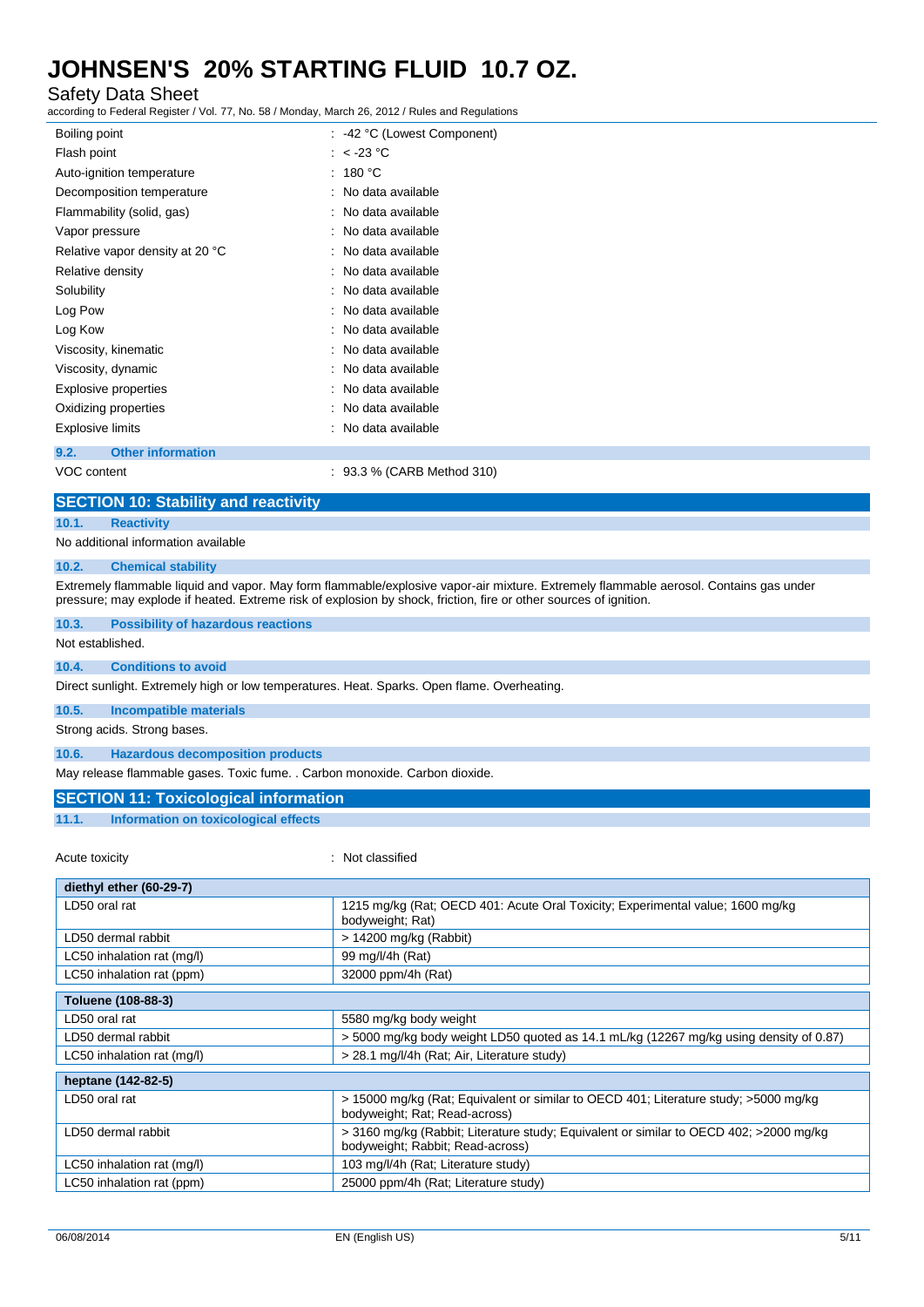### Safety Data Sheet

according to Federal Register / Vol. 77, No. 58 / Monday, March 26, 2012 / Rules and Regulations

| Heptane, branched cyclic (426260-76-6)                              |                                                                                                                                                                                                             |
|---------------------------------------------------------------------|-------------------------------------------------------------------------------------------------------------------------------------------------------------------------------------------------------------|
| LD50 oral rat                                                       | > 15000 mg/kg (Rat; Equivalent or similar to OECD 401; Literature study; >5000 mg/kg<br>bodyweight; Rat; Read-across)                                                                                       |
| LD50 dermal rabbit                                                  | > 3160 mg/kg (Rabbit; Literature study; Equivalent or similar to OECD 402; >2000 mg/kg<br>bodyweight; Rabbit; Read-across)                                                                                  |
| LC50 inhalation rat (mg/l)                                          | 103 mg/l/4h (Rat; Literature study)                                                                                                                                                                         |
| LC50 inhalation rat (ppm)                                           | 25000 ppm/4h (Rat: Literature study)                                                                                                                                                                        |
| Skin corrosion/irritation                                           | Causes skin irritation.                                                                                                                                                                                     |
| Serious eye damage/irritation                                       | Not classified                                                                                                                                                                                              |
| Respiratory or skin sensitization                                   | Not classified                                                                                                                                                                                              |
| Germ cell mutagenicity                                              | Not classified Based on available data, the classification criteria are not met                                                                                                                             |
| Carcinogenicity                                                     | Not classified                                                                                                                                                                                              |
| Toluene (108-88-3)                                                  |                                                                                                                                                                                                             |
| IARC group                                                          | 3                                                                                                                                                                                                           |
| distillates (petroleum), hydrotreated heavy naphthenic (64742-52-5) |                                                                                                                                                                                                             |
| IARC group                                                          | 3                                                                                                                                                                                                           |
| Reproductive toxicity                                               | Suspected of damaging fertility or the unborn child. Based on available data, the classification<br>criteria are not met                                                                                    |
| Specific target organ toxicity (single exposure)                    | : May cause drowsiness or dizziness.                                                                                                                                                                        |
| Specific target organ toxicity (repeated<br>exposure)               | May cause damage to organs through prolonged or repeated exposure. Based on available data,<br>the classification criteria are not met<br>May cause damage to organs through prolonged or repeated exposure |
| Aspiration hazard                                                   | : Not classifiedBased on available data, the classification criteria are not met                                                                                                                            |
| Potential Adverse human health effects and<br>symptoms              | Based on available data, the classification criteria are not met.                                                                                                                                           |
| Symptoms/injuries after inhalation                                  | Shortness of breath. May cause drowsiness or dizziness.                                                                                                                                                     |
| Symptoms/injuries after skin contact                                | Causes skin irritation.                                                                                                                                                                                     |

### **SECTION 12: Ecological information**

**12.1. Toxicity**

| diethyl ether (60-29-7)                              |                                                                     |
|------------------------------------------------------|---------------------------------------------------------------------|
| LC50 fish 1                                          | > 10000 ppm (96 h; Lepomis macrochirus)                             |
| EC50 Daphnia 1                                       | 165 mg/l (24 h; Daphnia magna)                                      |
| LC50 fish 2                                          | 2560 mg/l (96 h; Pimephales promelas)                               |
| EC50 Daphnia 2                                       | 1380 mg/l (48 h; Daphnia magna)                                     |
| TLM fish 1                                           | > 1000 mg/l (96 h; Pisces)                                          |
| TLM other aquatic organisms 1                        | > 1000 mg/l (96 h)                                                  |
| Toluene (108-88-3)                                   |                                                                     |
| LC50 fish 1                                          | 24 mg/l 96 h; Salmo gairdneri (Oncorhynchus mykiss)                 |
| EC50 Daphnia 1                                       | 84 mg/l (24 h; Daphnia magna; Locomotor effect)                     |
| LC50 fish 2                                          | 13 mg/l (96 h; Lepomis macrochirus)                                 |
| EC50 Daphnia 2                                       | 11.5 - 19.6 mg/l (48 h; Daphnia magna)                              |
| Threshold limit algae 1                              | > 400 mg/l (168 h; Scenedesmus quadricauda; Toxicity test)          |
| Threshold limit algae 2                              | 105 mg/l (192 h; Microcystis aeruginosa)                            |
| heptane (142-82-5)                                   |                                                                     |
| LC50 fish 1                                          | 375 mg/l (96 h; Tilapia mosambica; Nominal concentration)           |
| LC50 other aquatic organisms 1                       | > 1000 mg/l (96 h)                                                  |
| EC50 Daphnia 1                                       | 1.5 mg/l (48 h; Daphnia magna)                                      |
| LC50 fish 2                                          | > 100 mg/l (96 h; Oncorhynchus kisutch)                             |
| TLM fish 1                                           | 4924 mg/l (48 h; Gambusia affinis)                                  |
| Threshold limit other aquatic organisms 1            | > 1000 mg/l (96 h)                                                  |
| Threshold limit algae 1                              | > 200 mg/l (Scenedesmus quadricauda; Toxicity test)                 |
| Threshold limit algae 2                              | 1.5 mg/l (8 h; Algae; Photosynthesis)                               |
| carbon dioxide, liquefied, under pressure (124-38-9) |                                                                     |
| LC50 fish 1                                          | 35 mg/l (96 h; Salmo gairdneri (Oncorhynchus mykiss); Lethal)       |
| LC50 fish 2                                          | 60 - 240 mg/l (12 h; Salmo gairdneri (Oncorhynchus mykiss); Lethal) |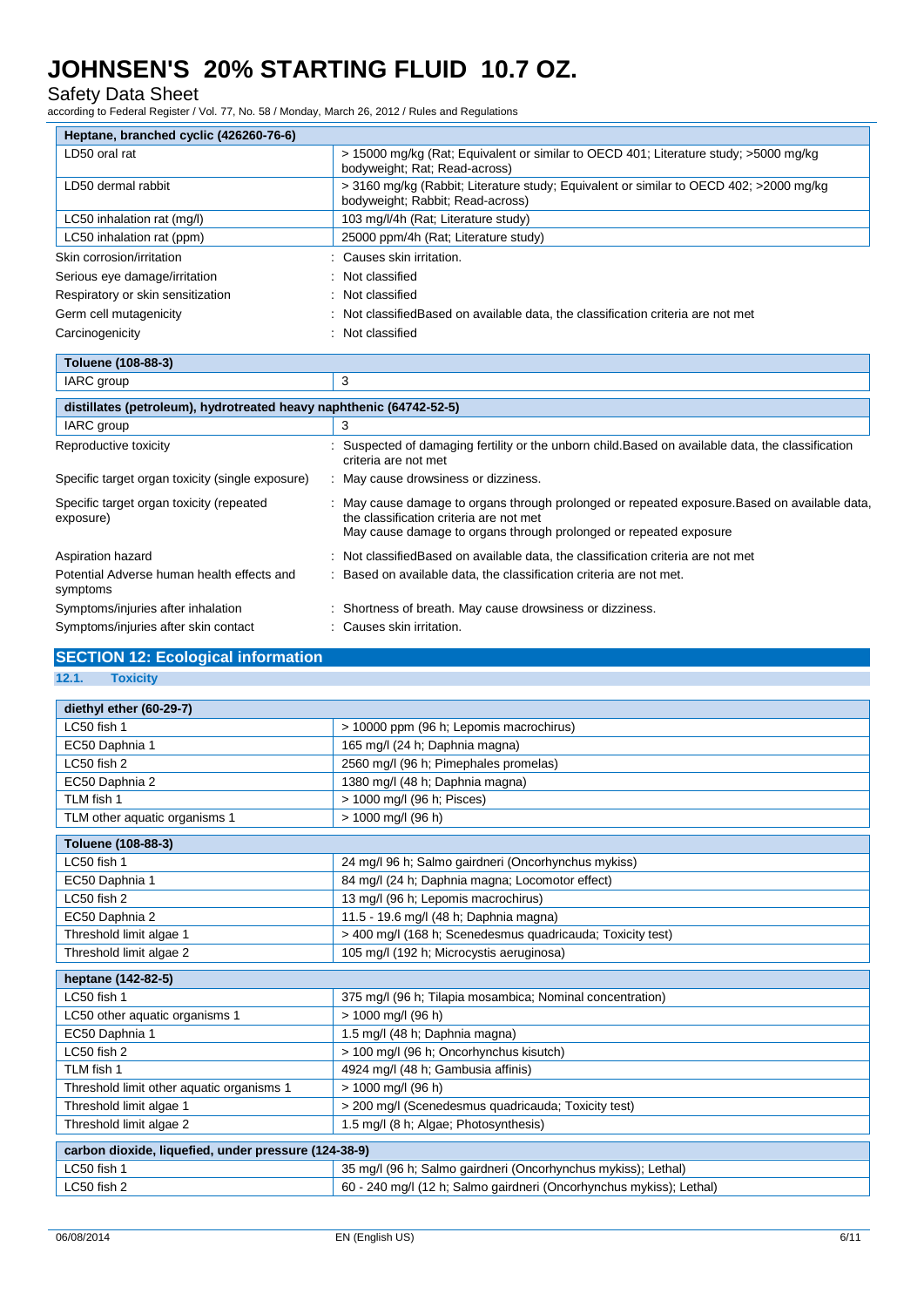Safety Data Sheet

according to Federal Register / Vol. 77, No. 58 / Monday, March 26, 2012 / Rules and Regulations

| <b>Persistence and degradability</b><br>12.2.                                       |                                                                                                               |
|-------------------------------------------------------------------------------------|---------------------------------------------------------------------------------------------------------------|
| JOHNSEN'S 20% STARTING FLUID 10.7 OZ.                                               |                                                                                                               |
| Persistence and degradability                                                       | Not established.                                                                                              |
| diethyl ether (60-29-7)                                                             |                                                                                                               |
| Persistence and degradability                                                       | Not readily biodegradable in water. No (test)data on mobility of the substance available.<br>Reacts with air. |
| Biochemical oxygen demand (BOD)                                                     | 0.03 g $O2$ /g substance                                                                                      |
| Chemical oxygen demand (COD)                                                        | 0.026 g $O2$ /g substance (KMnO4)                                                                             |
| ThOD                                                                                | 2.60 g $O2$ /g substance                                                                                      |
| BOD (% of ThOD)                                                                     | 0.012 % ThOD                                                                                                  |
| Toluene (108-88-3)                                                                  |                                                                                                               |
| Persistence and degradability                                                       | Readily biodegradable in water. Biodegradable in the soil. Low potential for adsorption in soil.              |
| Biochemical oxygen demand (BOD)                                                     | 2.15 g $O2$ /g substance                                                                                      |
| Chemical oxygen demand (COD)                                                        | 2.52 g $O2$ /g substance                                                                                      |
| ThOD                                                                                | 3.13 g $O2$ /g substance                                                                                      |
| BOD (% of ThOD)                                                                     | 0.69 % ThOD                                                                                                   |
| heptane (142-82-5)                                                                  |                                                                                                               |
| Persistence and degradability                                                       | Readily biodegradable in water. Biodegradable in the soil. Adsorbs into the soil.                             |
| Biochemical oxygen demand (BOD)                                                     | 1.92 g $O2$ /g substance                                                                                      |
| Chemical oxygen demand (COD)                                                        | 0.06 g $O2$ /g substance                                                                                      |
| ThOD                                                                                | 3.52 g $O2$ /g substance                                                                                      |
| BOD (% of ThOD)                                                                     | $>$ % ThOD (5 day(s)) $>$ 0.5                                                                                 |
| Heptane, branched cyclic (426260-76-6)                                              |                                                                                                               |
| Persistence and degradability                                                       | May cause long-term adverse effects in the environment.                                                       |
| carbon dioxide, liquefied, under pressure (124-38-9)                                |                                                                                                               |
| Persistence and degradability                                                       | Biodegradability: not applicable. No (test)data on mobility of the substance available.                       |
| Biochemical oxygen demand (BOD)                                                     | Not applicable                                                                                                |
| Chemical oxygen demand (COD)                                                        | Not applicable                                                                                                |
| ThOD                                                                                | Not applicable                                                                                                |
| BOD (% of ThOD)                                                                     | Not applicable                                                                                                |
|                                                                                     |                                                                                                               |
| Petroleum gases, liquefied, sweetened (68476-86-8)<br>Persistence and degradability | Not established.                                                                                              |
|                                                                                     |                                                                                                               |
| <b>Bioaccumulative potential</b><br>12.3.                                           |                                                                                                               |
| JOHNSEN'S 20% STARTING FLUID 10.7 OZ.                                               |                                                                                                               |
| Bioaccumulative potential                                                           | Not established.                                                                                              |
| diethyl ether (60-29-7)                                                             |                                                                                                               |
| BCF fish 1                                                                          | 0.9 - 9.1 (Cyprinus carpio; Test duration: 6 weeks)                                                           |
| Log Pow                                                                             | 0.82 - 0.89 (Experimental value)                                                                              |
| Bioaccumulative potential                                                           | Low potential for bioaccumulation (BCF $<$ 500).                                                              |
| Toluene (108-88-3)                                                                  |                                                                                                               |
| BCF fish 1                                                                          | 13.2 (Anguilla japonica)                                                                                      |
| BCF fish 2                                                                          | 90 (72 h; Leuciscus idus)                                                                                     |
| BCF other aquatic organisms 1                                                       | 380 (24 h; Chlorella sp.; Fresh weight)                                                                       |
| BCF other aquatic organisms 2                                                       | 4.2 (Mytilus edulis; Fresh weight)                                                                            |
| Log Pow                                                                             | 2.73 (Experimental value; Other; 20 °C)                                                                       |
| Bioaccumulative potential                                                           | Low potential for bioaccumulation (BCF $<$ 500).                                                              |
| heptane (142-82-5)                                                                  |                                                                                                               |
| BCF other aquatic organisms 1                                                       | 552                                                                                                           |
| Log Pow                                                                             | 4.66 (Experimental value; 4.5; Literature)                                                                    |
| Bioaccumulative potential                                                           | Potential for bioaccumulation (4 $\geq$ Log Kow $\leq$ 5).                                                    |
| Heptane, branched cyclic (426260-76-6)                                              |                                                                                                               |
| Bioaccumulative potential                                                           | Not established.                                                                                              |
| carbon dioxide, liquefied, under pressure (124-38-9)                                |                                                                                                               |
| Log Pow                                                                             | 0.83 (Experimental value)                                                                                     |
| Bioaccumulative potential                                                           | Low potential for bioaccumulation (Log Kow $<$ 4).                                                            |
| 06/08/2014                                                                          | EN (English US)<br>7/11                                                                                       |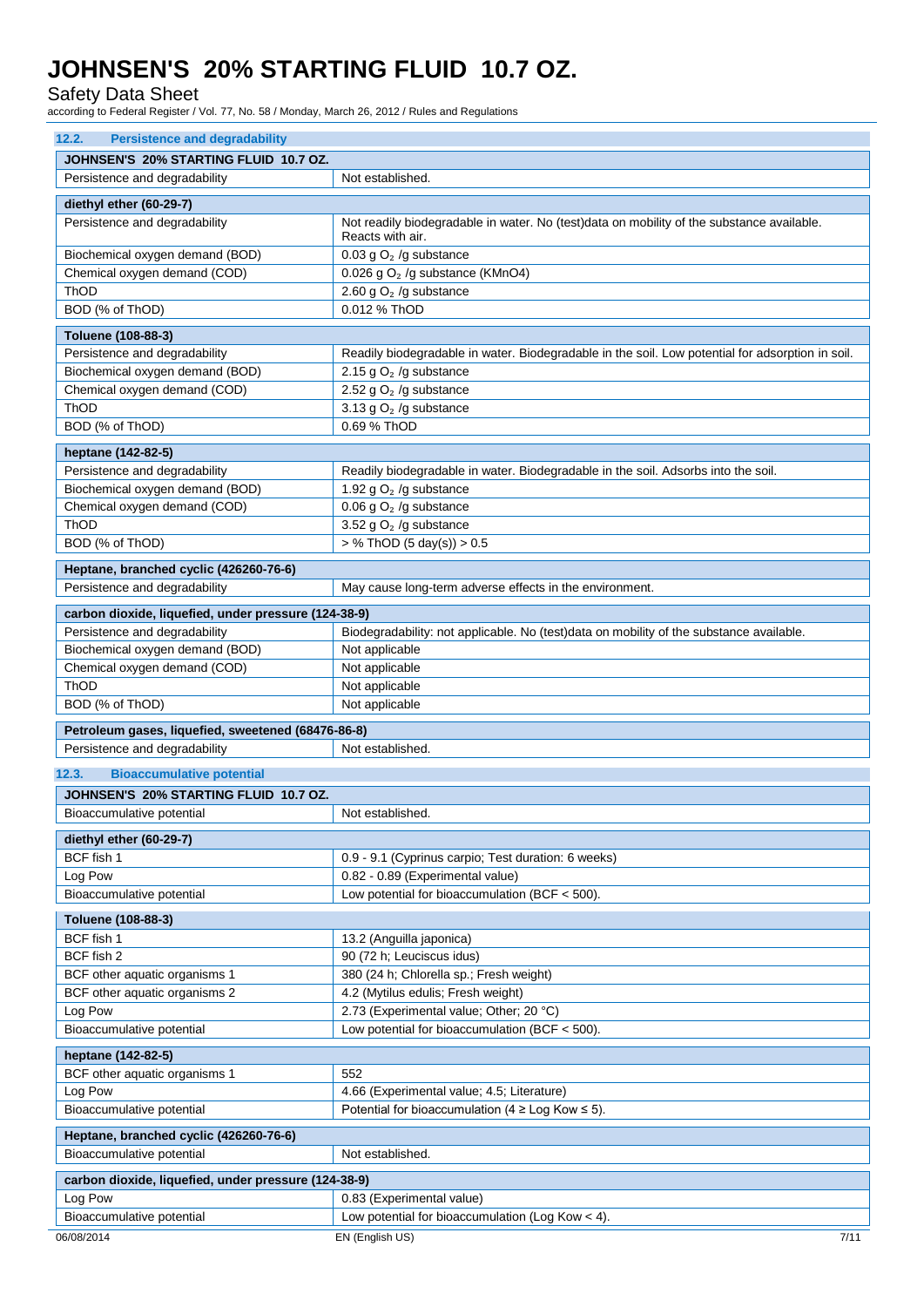Safety Data Sheet

according to Federal Register / Vol. 77, No. 58 / Monday, March 26, 2012 / Rules and Regulations

| Petroleum gases, liquefied, sweetened (68476-86-8)                                   |                                                                                                                                                                                                                                                                                               |
|--------------------------------------------------------------------------------------|-----------------------------------------------------------------------------------------------------------------------------------------------------------------------------------------------------------------------------------------------------------------------------------------------|
| Bioaccumulative potential                                                            | Not established.                                                                                                                                                                                                                                                                              |
| <b>Mobility in soil</b><br>12.4.                                                     |                                                                                                                                                                                                                                                                                               |
| diethyl ether (60-29-7)                                                              |                                                                                                                                                                                                                                                                                               |
| Surface tension                                                                      | 0.017 N/m (20 $^{\circ}$ C)                                                                                                                                                                                                                                                                   |
| Toluene (108-88-3)                                                                   |                                                                                                                                                                                                                                                                                               |
| Surface tension                                                                      | 0.03 N/m (20 $°C$ )                                                                                                                                                                                                                                                                           |
| heptane (142-82-5)                                                                   |                                                                                                                                                                                                                                                                                               |
| Surface tension                                                                      | 0.020 N/m (20 $°C$ )                                                                                                                                                                                                                                                                          |
| 12.5.<br><b>Other adverse effects</b>                                                |                                                                                                                                                                                                                                                                                               |
| Other information                                                                    | : Avoid release to the environment.                                                                                                                                                                                                                                                           |
|                                                                                      |                                                                                                                                                                                                                                                                                               |
| <b>SECTION 13: Disposal considerations</b>                                           |                                                                                                                                                                                                                                                                                               |
| 13.1.<br><b>Waste treatment methods</b>                                              |                                                                                                                                                                                                                                                                                               |
| Waste disposal recommendations                                                       | : Dispose in a safe manner in accordance with local/national regulations. Container under<br>pressure. Do not drill or burn even after use. Dispose of contents/container to appropriate waste<br>disposal facility, in accordance with local, regional, national, international regulations. |
| Additional information                                                               | : Handle empty containers with care because residual vapors are flammable. Flammable vapors<br>may accumulate in the container.                                                                                                                                                               |
| Ecology - waste materials                                                            | : Avoid release to the environment.                                                                                                                                                                                                                                                           |
| <b>SECTION 14: Transport information</b>                                             |                                                                                                                                                                                                                                                                                               |
| In accordance with ADR / RID / IMDG / IATA / ADN                                     |                                                                                                                                                                                                                                                                                               |
| US DOT (ground):<br>UN1950, Aerosols, 2.1, Limited Quantity                          |                                                                                                                                                                                                                                                                                               |
| UN1950, Aerosols, 2.1, Limited Quantity<br>ICAO/IATA (air):                          |                                                                                                                                                                                                                                                                                               |
| IMO/IMDG (water):<br>UN1950, Aerosols, 2.1, Limited Quantity                         |                                                                                                                                                                                                                                                                                               |
| Special Provisions:                                                                  | N82 - See 173.306 of this subchapter for classification criteria for flammable aerosols.                                                                                                                                                                                                      |
|                                                                                      |                                                                                                                                                                                                                                                                                               |
| 14.2.<br><b>UN proper shipping name</b>                                              |                                                                                                                                                                                                                                                                                               |
| DOT Proper Shipping Name                                                             | : Aerosols                                                                                                                                                                                                                                                                                    |
|                                                                                      | flammable, n.o.s. (engine starting fluid) (each not exceeding 1 L capacity)                                                                                                                                                                                                                   |
| Department of Transportation (DOT) Hazard<br>Classes                                 | : 2.1 - Class 2.1 - Flammable gas 49 CFR 173.115                                                                                                                                                                                                                                              |
| Hazard labels (DOT)                                                                  | : 2.1 - Flammable gas                                                                                                                                                                                                                                                                         |
|                                                                                      |                                                                                                                                                                                                                                                                                               |
|                                                                                      |                                                                                                                                                                                                                                                                                               |
|                                                                                      |                                                                                                                                                                                                                                                                                               |
| DOT Special Provisions (49 CFR 172.102)                                              | : N82 - See 173.306 of this subchapter for classification criteria for flammable aerosols.                                                                                                                                                                                                    |
| DOT Packaging Exceptions (49 CFR 173.xxx)<br>DOT Packaging Non Bulk (49 CFR 173.xxx) | 306<br>: 304                                                                                                                                                                                                                                                                                  |
| DOT Packaging Bulk (49 CFR 173.xxx)                                                  | : None                                                                                                                                                                                                                                                                                        |
| 14.3. Additional information                                                         |                                                                                                                                                                                                                                                                                               |
| Other information                                                                    | : No supplementary information available.                                                                                                                                                                                                                                                     |
|                                                                                      |                                                                                                                                                                                                                                                                                               |
| <b>Overland transport</b>                                                            |                                                                                                                                                                                                                                                                                               |
| No additional information available                                                  |                                                                                                                                                                                                                                                                                               |
| <b>Transport by sea</b>                                                              |                                                                                                                                                                                                                                                                                               |
| DOT Vessel Stowage Location                                                          | : A - The material may be stowed "on deck" or "under deck" on a cargo vessel and on a                                                                                                                                                                                                         |
|                                                                                      | passenger vessel.                                                                                                                                                                                                                                                                             |
| DOT Vessel Stowage Other                                                             | : 48 - Stow "away from" sources of heat, 87 - Stow "separated from" Class 1 (explosives) except<br>Division 14,126 - Segregation same as for Class 9, miscellaneous hazardous materials                                                                                                       |
| <b>Air transport</b>                                                                 |                                                                                                                                                                                                                                                                                               |
| DOT Quantity Limitations Passenger aircraft/rail : Forbidden<br>(49 CFR 173.27)      |                                                                                                                                                                                                                                                                                               |
| 06/08/2014                                                                           | EN (English US)<br>8/11                                                                                                                                                                                                                                                                       |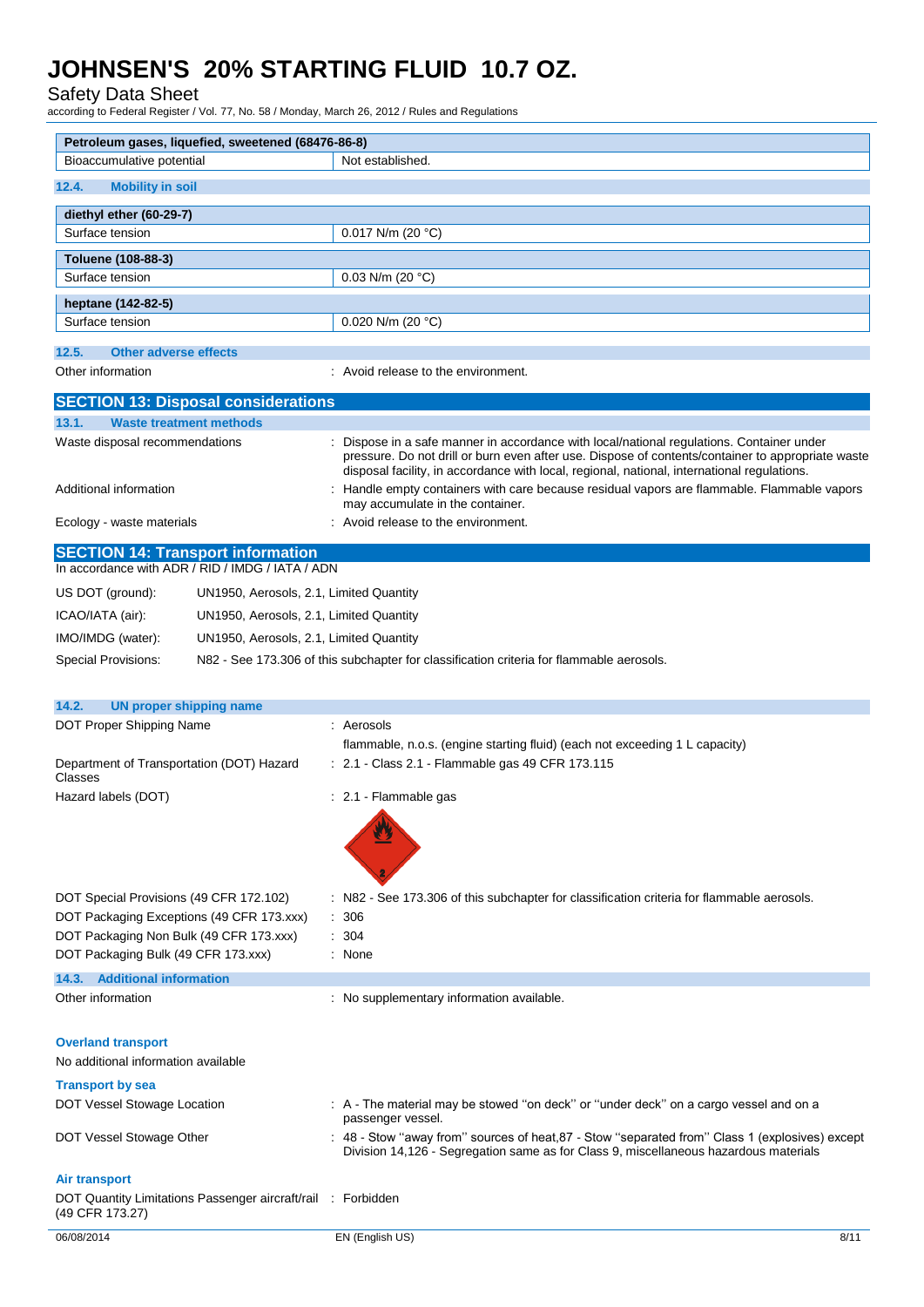Safety Data Sheet

according to Federal Register / Vol. 77, No. 58 / Monday, March 26, 2012 / Rules and Regulations

DOT Quantity Limitations Cargo aircraft only (49 : 150 kg CFR 175.75)

| <b>SECTION 15: Regulatory information</b>                                                                             |                                                                                                                        |  |
|-----------------------------------------------------------------------------------------------------------------------|------------------------------------------------------------------------------------------------------------------------|--|
| <b>15.1. US Federal regulations</b>                                                                                   |                                                                                                                        |  |
| JOHNSEN'S 20% STARTING FLUID 10.7 OZ.                                                                                 |                                                                                                                        |  |
| SARA Section 311/312 Hazard Classes                                                                                   | Delayed (chronic) health hazard<br>Fire hazard<br>Immediate (acute) health hazard<br>Sudden release of pressure hazard |  |
| diethyl ether (60-29-7)                                                                                               |                                                                                                                        |  |
| SARA Section 311/312 Hazard Classes                                                                                   | Delayed (chronic) health hazard<br>Fire hazard                                                                         |  |
| Toluene (108-88-3)                                                                                                    |                                                                                                                        |  |
| Listed on United States SARA Section 313<br>Listed on the United States TSCA (Toxic Substances Control Act) inventory |                                                                                                                        |  |
| SARA Section 311/312 Hazard Classes                                                                                   | Delayed (chronic) health hazard<br>Fire hazard<br>Immediate (acute) health hazard                                      |  |
| Heptane, branched cyclic (426260-76-6)                                                                                |                                                                                                                        |  |
| Not listed on the United States TSCA (Toxic Substances Control Act) inventory                                         |                                                                                                                        |  |
| SARA Section 311/312 Hazard Classes                                                                                   | Fire hazard<br>Immediate (acute) health hazard<br>Delayed (chronic) health hazard                                      |  |
| distillates (petroleum), hydrotreated heavy naphthenic (64742-52-5)                                                   |                                                                                                                        |  |
| SARA Section 311/312 Hazard Classes                                                                                   | Delayed (chronic) health hazard                                                                                        |  |
| Petroleum gases, liquefied, sweetened (68476-86-8)                                                                    |                                                                                                                        |  |
| SARA Section 311/312 Hazard Classes                                                                                   | Immediate (acute) health hazard<br>Fire hazard<br>Sudden release of pressure hazard                                    |  |

#### **15.2. International regulations**

**CANADA**

| JOHNSEN'S 20% STARTING FLUID 10.7 OZ.  |                                                                                    |
|----------------------------------------|------------------------------------------------------------------------------------|
| <b>WHMIS Classification</b>            | Class A - Compressed Gas                                                           |
|                                        | Class B Division 5 - Flammable Aerosol                                             |
|                                        | Class D Division 2 Subdivision B - Toxic material causing other toxic effects      |
| Toluene (108-88-3)                     |                                                                                    |
| <b>WHMIS Classification</b>            | Class B Division 2 - Flammable Liquid                                              |
|                                        | Class D Division 2 Subdivision A - Very toxic material causing other toxic effects |
| Heptane, branched cyclic (426260-76-6) |                                                                                    |
| <b>WHMIS Classification</b>            | Class B Division 2 - Flammable Liquid                                              |
|                                        | Class D Division 2 Subdivision B - Toxic material causing other toxic effects      |
|                                        |                                                                                    |

#### **EU-Regulations**

**Toluene (108-88-3)**

Listed on the EEC inventory EINECS (European Inventory of Existing Commercial Chemical Substances)

#### **Classification according to Regulation (EC) No. 1272/2008 [CLP]**

#### **Classification according to Directive 67/548/EEC or 1999/45/EC**

Carc.Cat.1; R45 Muta.Cat.2; R46 Repr.Cat.3; R63 F+; R12 Xn; R22 Xi; R38 R<sub>19</sub> Full text of R-phrases: see section 16

**15.2.2. National regulations**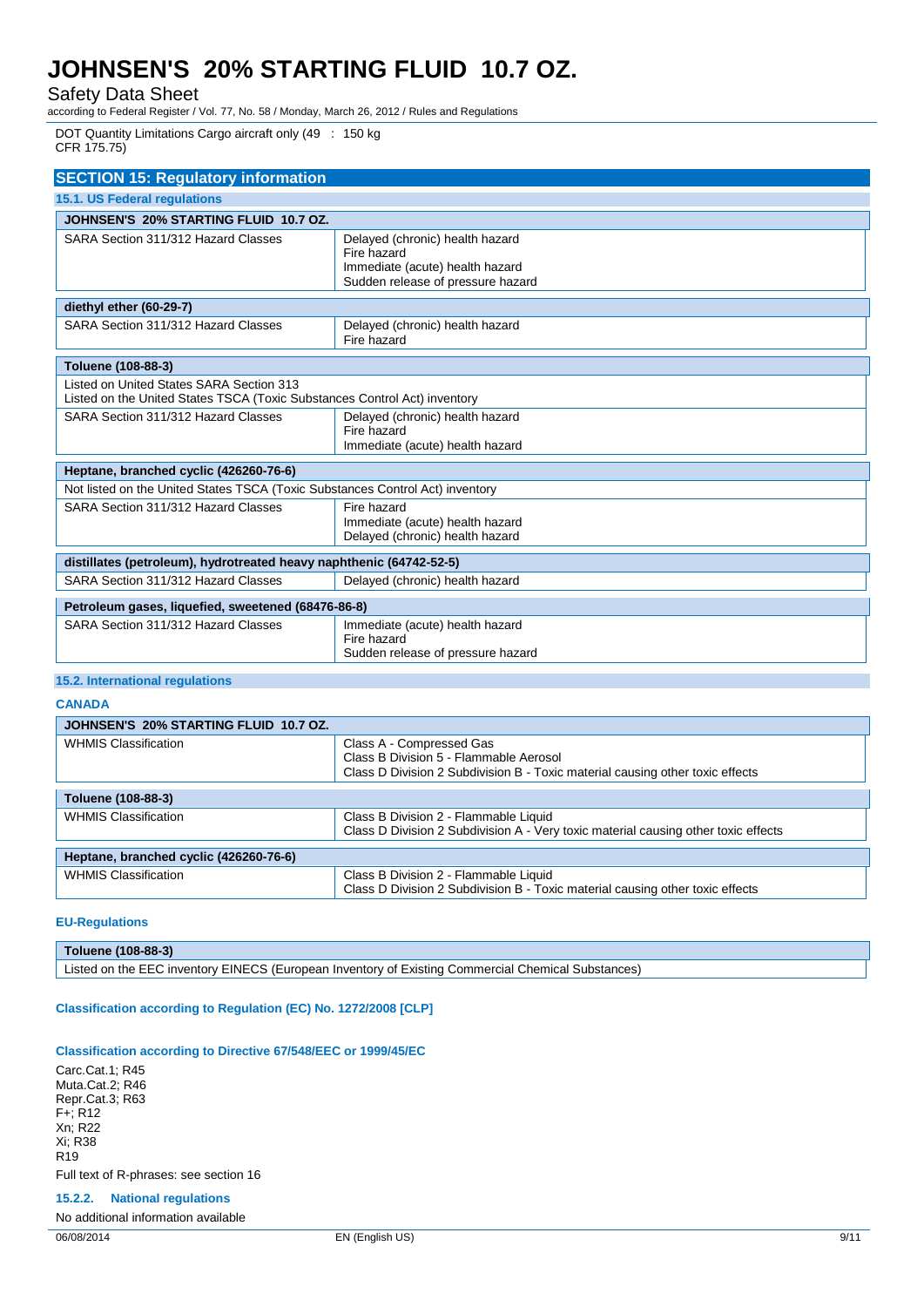Safety Data Sheet

**15.3. US State regulations**

according to Federal Register / Vol. 77, No. 58 / Monday, March 26, 2012 / Rules and Regulations

| JOHNSEN'S 20% STARTING FLUID 10.7 OZ.()                                   |                                                                                                                                                                |
|---------------------------------------------------------------------------|----------------------------------------------------------------------------------------------------------------------------------------------------------------|
| State or local regulations                                                | U.S. - California - Proposition 65 - Maximum Allowable Dose Levels (MADL)                                                                                      |
|                                                                           |                                                                                                                                                                |
| Toluene (108-88-3)                                                        |                                                                                                                                                                |
|                                                                           |                                                                                                                                                                |
| U.S. - California - Proposition 65 - Maximum Allowable Dose Levels (MADL) |                                                                                                                                                                |
| <b>SECTION 16: Other information</b>                                      |                                                                                                                                                                |
| Indication of changes                                                     | : Revision - See : *.                                                                                                                                          |
| Other information                                                         | : None.                                                                                                                                                        |
| Full text of H-phrases: see section 16:                                   |                                                                                                                                                                |
| Acute Tox. 4 (Oral)                                                       | Acute toxicity (oral) Category 4                                                                                                                               |
| <b>Aquatic Acute 1</b>                                                    | Hazardous to the aquatic environment - Acute Hazard Category 1                                                                                                 |
| <b>Aquatic Chronic 1</b>                                                  | Hazardous to the aquatic environment - Chronic Hazard Category 1                                                                                               |
| <b>Aquatic Chronic 3</b>                                                  | Hazardous to the aquatic environment - Chronic Hazard Category 3                                                                                               |
| Asp. Tox. 1                                                               | <b>Aspiration hazard Category 1</b>                                                                                                                            |
| Carc. 1A                                                                  | <b>Carcinogenicity Category 1A</b>                                                                                                                             |
| Compressed gas                                                            | Gases under pressure Compressed gas                                                                                                                            |
| Flam. Aerosol 1<br>Flam. Gas 1                                            | Flammable aerosol Category 1<br>Flammable gases Category 1                                                                                                     |
| Flam. Liq. 1                                                              | Flammable liquids Category 1                                                                                                                                   |
| Flam. Liq. 2                                                              | Flammable liquids Category 2                                                                                                                                   |
| Muta, 1B                                                                  | Germ cell mutagenicity Category 1B                                                                                                                             |
| Repr. 2                                                                   | Reproductive toxicity Category 2                                                                                                                               |
| Skin Irrit. 2                                                             | Skin corrosion/irritation Category 2                                                                                                                           |
| STOT RE <sub>2</sub>                                                      | Specific target organ toxicity (repeated exposure) Category 2                                                                                                  |
| STOT SE 3                                                                 | Specific target organ toxicity (single exposure) Category 3                                                                                                    |
| H <sub>220</sub>                                                          | Extremely flammable gas                                                                                                                                        |
| H <sub>222</sub>                                                          | Extremely flammable aerosol                                                                                                                                    |
| H <sub>224</sub>                                                          | Extremely flammable liquid and vapor                                                                                                                           |
| H <sub>225</sub><br>H <sub>280</sub>                                      | Highly flammable liquid and vapor<br>Contains gas under pressure; may explode if heated                                                                        |
| H302                                                                      | Harmful if swallowed                                                                                                                                           |
| H304                                                                      | May be fatal if swallowed and enters airways                                                                                                                   |
| H315                                                                      | Causes skin irritation                                                                                                                                         |
| H336                                                                      | May cause drowsiness or dizziness                                                                                                                              |
| H340                                                                      | May cause genetic defects                                                                                                                                      |
| H350                                                                      | May cause cancer                                                                                                                                               |
| H361                                                                      | Suspected of damaging fertility or the unborn child                                                                                                            |
| H373                                                                      | May cause damage to organs through prolonged or repeated<br>exposure                                                                                           |
| H400                                                                      | Very toxic to aquatic life                                                                                                                                     |
| H410                                                                      | Very toxic to aquatic life with long lasting effects                                                                                                           |
| H412                                                                      | Harmful to aquatic life with long lasting effects                                                                                                              |
| NFPA health hazard                                                        | : 2 - Intense or continued exposure could cause temporary<br>incapacitation or possible residual injury unless prompt<br>medical attention is given.           |
| NFPA fire hazard                                                          | : 4 - Will rapidly or completely vaporize at normal pressure<br>$\mathbf{0}$<br>2<br>and temperature, or is readily dispersed in air and will burn<br>readily. |
| <b>NFPA</b> reactivity                                                    | : 0 - Normally stable, even under fire exposure conditions,<br>and are not reactive with water.                                                                |
| <b>HMIS III Rating</b>                                                    |                                                                                                                                                                |
| Health                                                                    | : 2 Moderate Hazard - Temporary or minor injury may occur                                                                                                      |
| Flammability                                                              | 4 Severe Hazard                                                                                                                                                |
| Physical                                                                  | : 1 Slight Hazard                                                                                                                                              |
| $\therefore$ B<br><b>Personal Protection</b>                              |                                                                                                                                                                |
| 06/08/2014                                                                | 10/11<br>EN (English US)                                                                                                                                       |